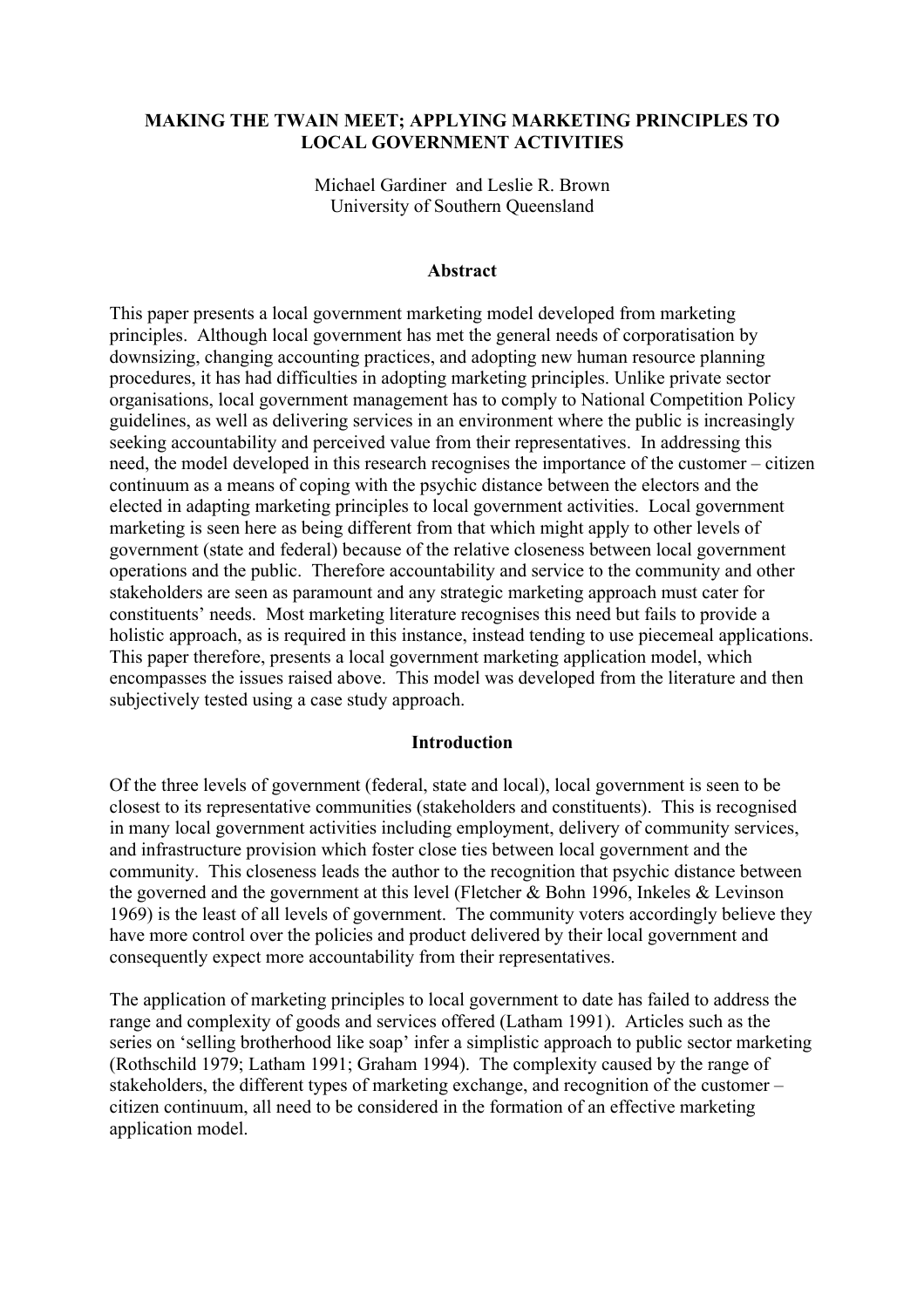The local government marketing application model developed in this paper will allow management to apply marketing principles to all local government activities, thus addressing shortfalls in current practices. The holistic model will achieve this by applying a strategic marketing approach that recognises the many influences on the marketing management required to any given local government marketing activity.

# **Literature review and model development**

The literature on local government marketing is limited. As identified above, one of the shortcomings of applying marketing to local government activities was an expectation that private sector principles and mindset could be wholly transferable to the public sector (Phillips & McDonnell 1992). This has been shown not to be the case in practice (Beltramini 1981; Latham 1991; Carter 1993; Graham 1994). While this paper does not dispute the marketing principles used in the private sector, it does question the application of these principles to the marketing environment in which local government operates. Discussion of the development of the model that will use marketing principles for local government begins with the marketing exchange concept.

Marketing exchange is commonly regarded as being dyadic (restricted) in nature (Bagozzi 1974). However, there are other options such as generalised exchange (being three parties) or complex exchange (more than three) (Bagozzi 1974, 1975). In these more complex exchanges, the concept of mutual satisfaction is not a condition and as such, one or more of the parties may willingly participate without insisting on mutual satisfaction. Such exchanges form the basis of public sector marketing. Therefore, a different strategic marketing approach is needed that addresses this complex exchange paradigm. Figure 1 illustrates a model representing the local government marketing exchange process.



**Figure 1 - Local government marketing exchange**

**Source: Adapted from Bagozzi's social marketing model (1975)**

From figure 1 it can be seen that local government marketing must address exchanges that are *restricted*, *generalised* or *complex* in nature. This recognition is one of the major restrictions limiting the adoption of private sector practices to local government marketing activities. Any such exchange must address the interactivity between employees, employers and customers in service delivery. Kotler's (1994) private sector model fails to recognise that the needs of the individual and the needs of the community can be different in context and nature. Accordingly, this model has been modified to overcome this limitation as illustrated in figure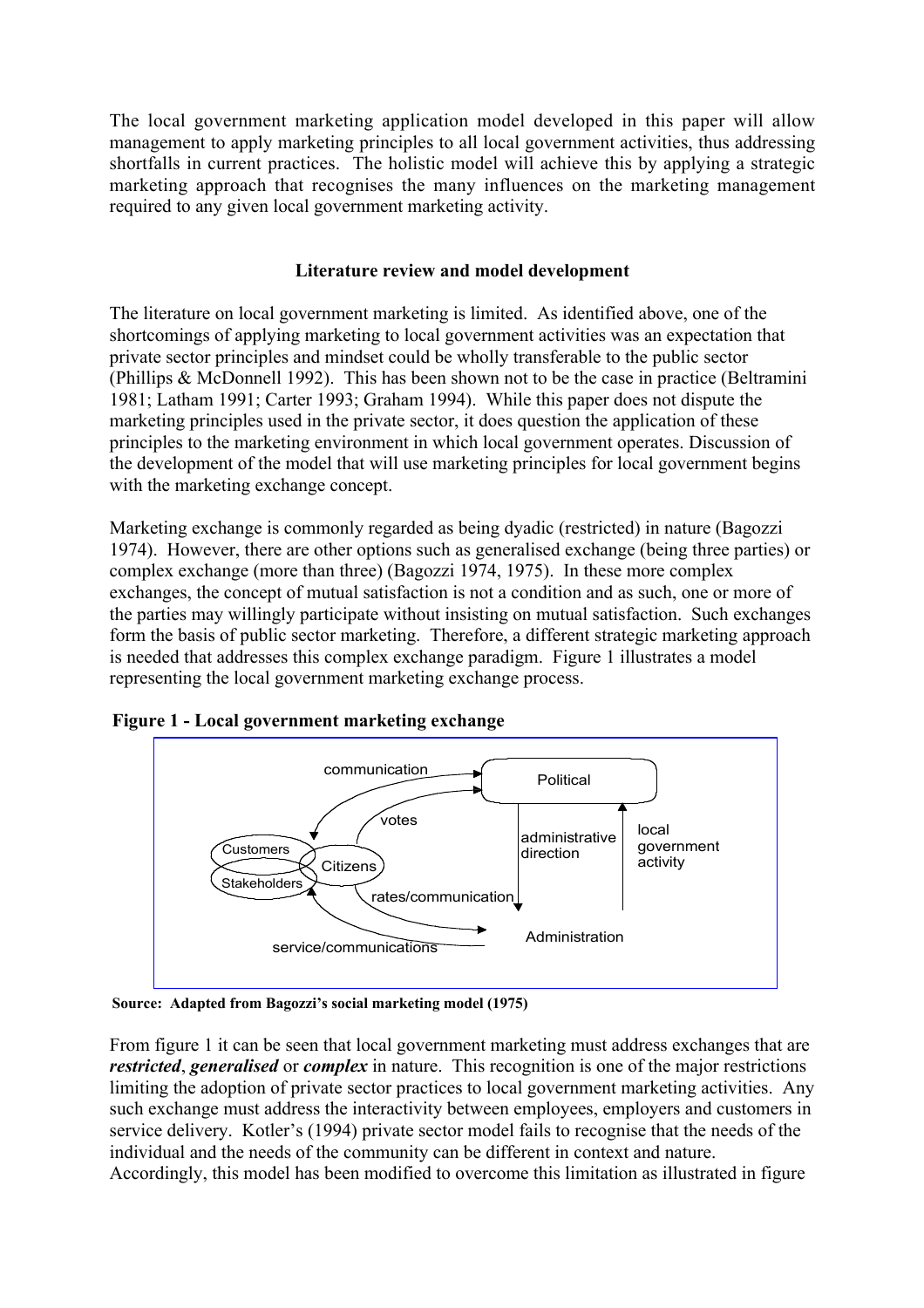2. This shows the contrast between the marketing approach needed to address citizenship marketing as opposed to customer marketing, which is another fundamental difference between local government and private sector marketing.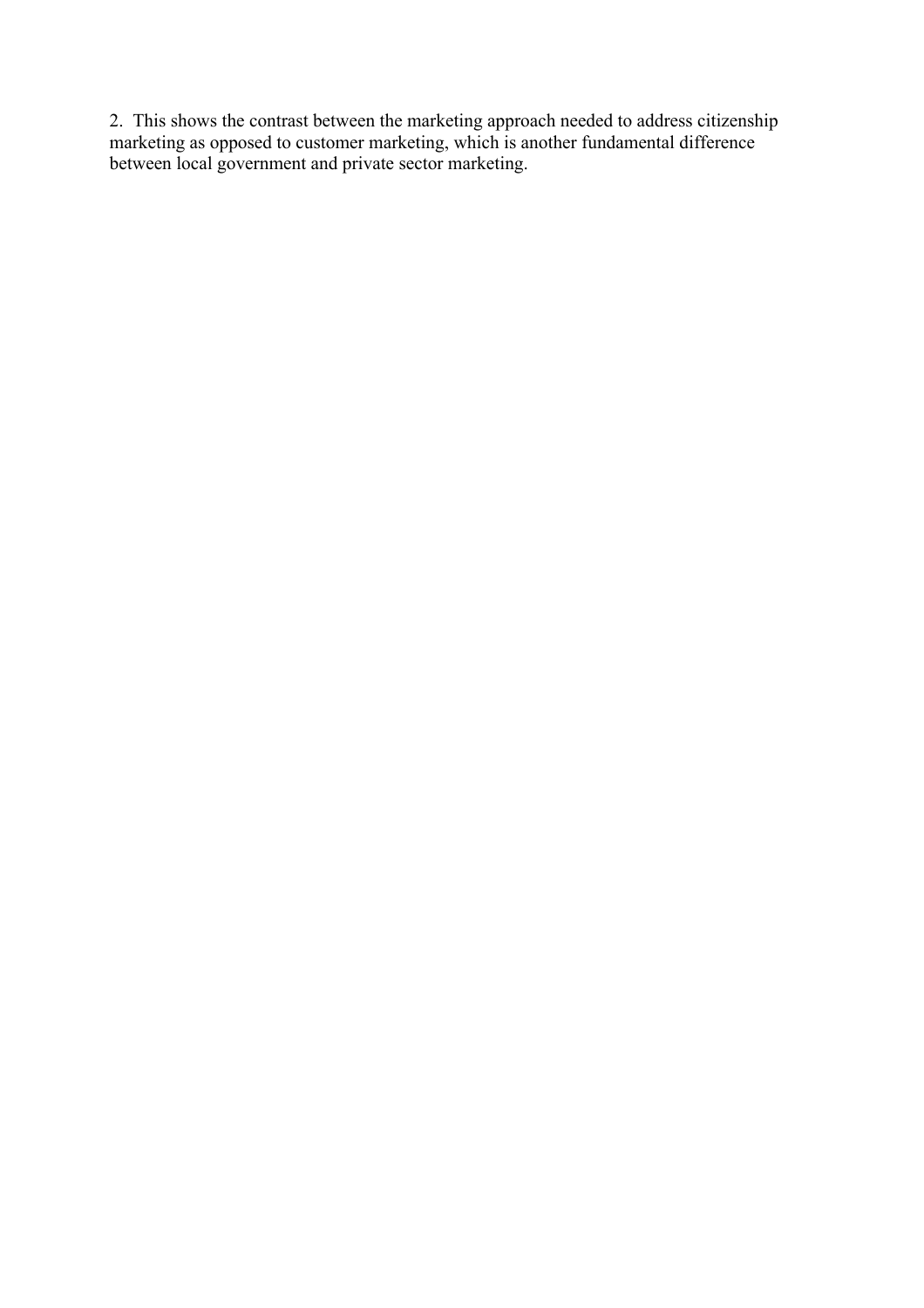

Source: developed for this research from the literature based on Kotler (1994).

While this is not a new concept to public sector marketing theory (Wensley 1990; van der Hart 1990), it is the first time that the range of external clients has been recognised on a continuum from customers to citizen. The implication of this is the need for different tactics in the application of marketing for the various stakeholders positioned along such a continuum.

Another aspect of local government marketing, which has been considered in the development of this model, is that of *goal congruence* in relation to elected representatives and administrators as shown in figure 1. Although this has been addressed in the social marketing literature (Barach 1984; Petkus & Woodruff 1992), there is no evidence of it in local government literature. Goal congruence is needed in local government because of the differing goals of the body politic, with elected representatives being tenured for three years at a time, whereas administrators generally have more secure and longer tenure. Accordingly, responses to a given situation may vary due to the timing component and the goal congruence of interested parties. Having addressed the independent and moderating variables – organisation structure, activity type, position on the citizen - customer continuum and marketing exchange type, the focus of this paper now shifts to the dependent variables in the model (see figure 3). The dependent variables include the processes of applying the marketing concept, the use of Chorn's (1991) Strategic Marketing Model and customer services theory. The first of the dependent variables to be discussed is the application of the marketing concept to local government marketing.

Over the last forty years attempts to apply the marketing concept to business organisations have predominantly used three fundamental processes. These are the cost process, the societal process, and the strategic planning process (Stildsen & Schutte 1972: Worthington & De Marzio 1990). Of the three, the strategic planning process, the most recent and appealing, was developed in response to marketing practitioners' needs to be more professional, and it has a major role in the development and implementation of the business strategic plan (Worthington & De Marzio 1990). Based on this assertion the use of a strategic marketing approach was justified as the foundation of the model developed in this research. Chorn's (1991) strategic model that considers alignment within organisations has been applied as part of the dependant variable within the local government marketing application model as shown in figure 3.

This model identified four logics that assist organisations in achieving strategic alignment by ensuring the dominant logic is consistent across all activities. The four logics are integration,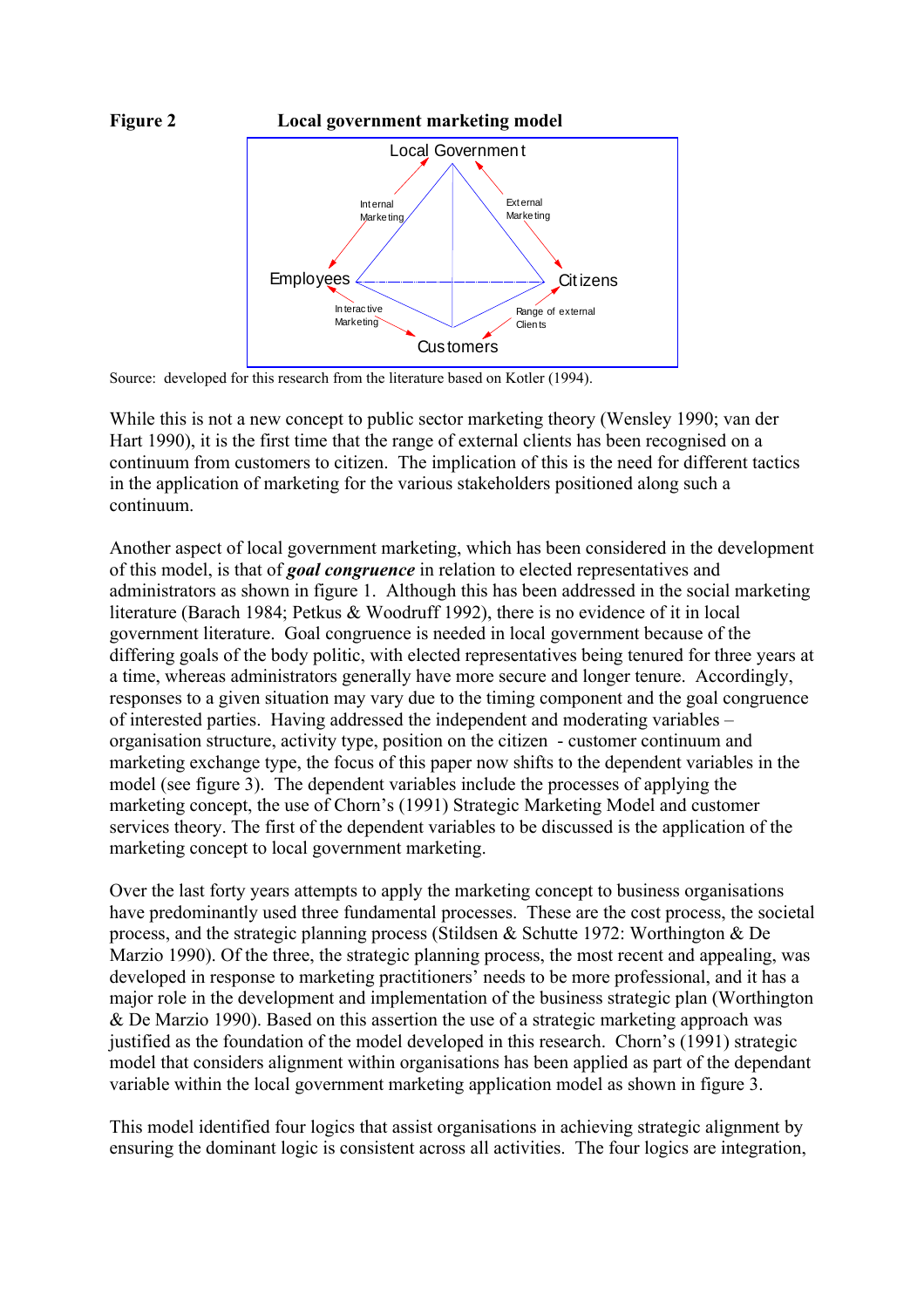development, administration and production (see table 1). Local government activities are considered in this research to fall within the integration and administration logics.

| $1400 \times 1$ Chome Stout matrice to the $\theta$ |                                                  |
|-----------------------------------------------------|--------------------------------------------------|
| Logic type                                          | Foci                                             |
| integration                                         | Empathy, understanding and relationship          |
| development                                         | Innovation and creative response to unique needs |
| administration                                      | Reliability, predicability and consistency       |
| production                                          | Responsiveness in a commercial way.              |

## **Table 1 – Chorn's four market logic types**

Source: Adapted from Chorn (1991).

The final component of Chorn's model is the discussion of the application of the local government activities (especially services). Customer services, whether developed from the public sector arena or from services marketing, have developed consistent service procedures and practices (James 1989; Ollenburg & Thompson 1990; Reynolds 1991). Thus, the application of services marketing principles using marketing tools is relevant and practical for local government.

From the literature, it is clear that the marketing activity needs to consider the following questions:

- Who is making the decision (can goal congruence be achieved)?
- What is the type of local government product?
- Whom does the product serve on the customer citizen continuum?
- How many parties are there to the exchange?
- What strategic marketing logics apply?

Therefore, with respect to these questions, the local government model (figure 3) has been developed to address the needs of all parties in local government marketing exchanges.

## **Figure 3 – Local government marketing application model**



Source: Developed for this research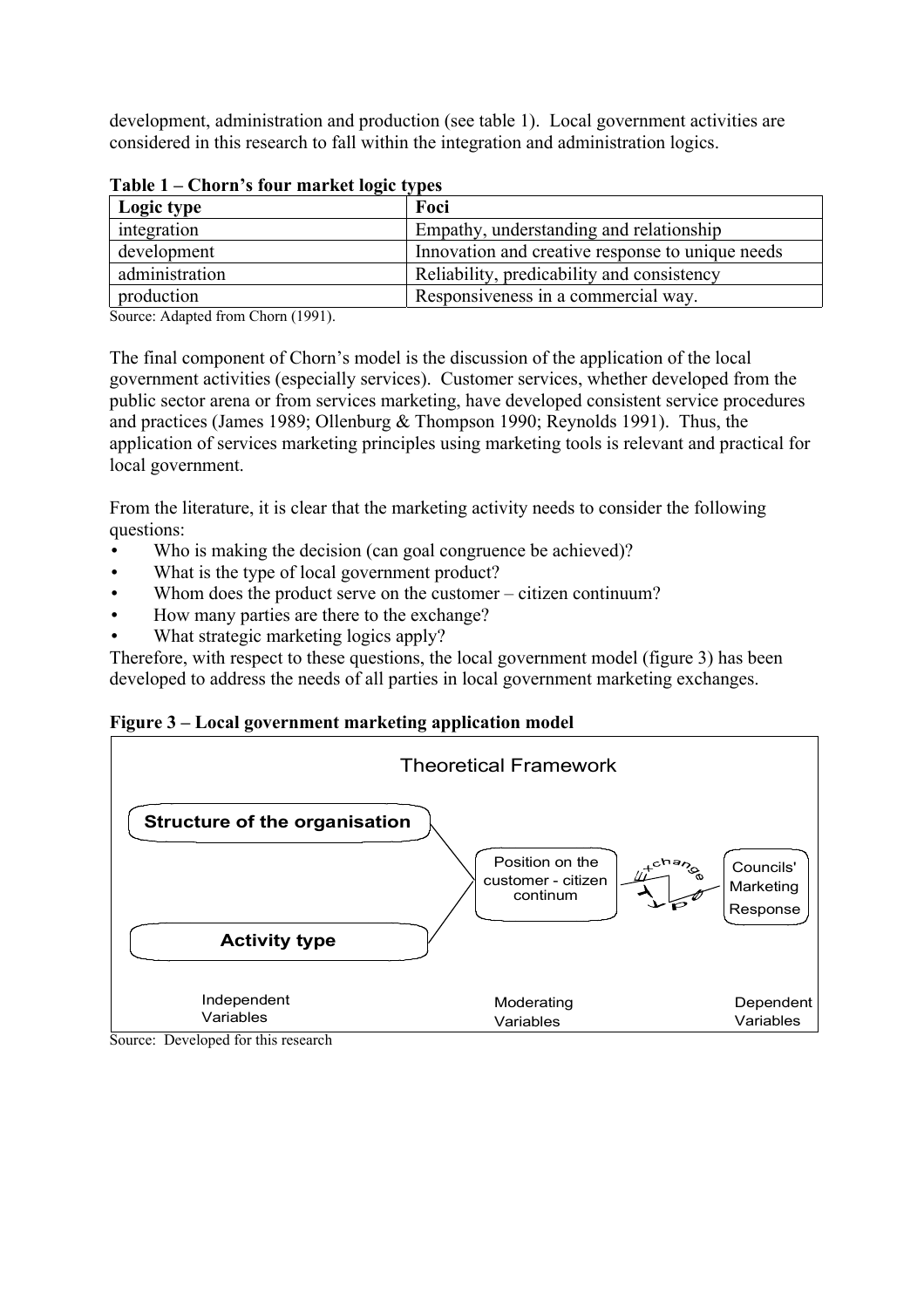## **Confirming the model**

Case study analysis was seen as the best option for the preliminary confirmation and refinement of the local government application model developed in this research. Three local governments were selected representing three differing jurisdictions. These were a large urban council, a moderate semi rural council and a small rural district council. In-depth interviews were conducted with the mayors, CEOs and senior management in each case and were then compared to see if any differences could be attributed to the size and scale of councils.

Findings from this study showed that marketing theory is not well understood in the local government environment and is generally considered limited to advertising and public relations functions. However, regardless of the position of the interviewee, or the size of the council, there was unanimous acceptance of a need for local government marketing to recognise the customer - citizen continuum, and the need for marketing to the internal constituents of such organisations, as proposed in this model. Recognition was also given to the issue of goal congruence. Interviewees identified that decision makers at different levels may have different agendas and accordingly may wish to develop different strategies to address a similar issue. Although interviewees understood the logic of Chorn's (1991) strategic marketing model, and could recognise the division of local government products in to the two dominant logics (table 1), few indicated any willingness to take steps to implement the processes inherent in the model, which would impact on current management procedures.

## **Discussion and conclusions**

This paper has identified from the literature; the essential elements needed to develop a model for local government strategic marketing planning. Our model will allow the application of marketing principles to all local government marketing activities in a manner that addresses the needs of relevant stakeholders in a consistent manner. The advantage of our model is that it presents a holistic approach to the application of marketing principles to local government activities by recognising that goal congruence in local government management, representatives and citizens is necessary for success. The success of our model is that it addresses the use of a customer service continuum, which encompasses the gap between citizens and customers as a key element for marketing strategy formulation. Chorn's (1991) Strategic Marketing Model and its associated marketing logics formed the basis on which this model was developed. The model provides means of developing marketing tactics for local government entities which, allows inturn, for strategically aligned marketing decision making for local governments.

Our model was then subjectively tested using three case studies, across a range of local authorities. Interviews were conducted with key personnel within the selected cases (councils). Findings from the case study showed that although there was acceptance of the logic used in developing the model, there was reluctance to apply the model. This indicates initially that local governments may still be reluctant to adopt marketing principles and that acceptance of these principles may still be some way off. Further research is required to test this preliminary conclusion.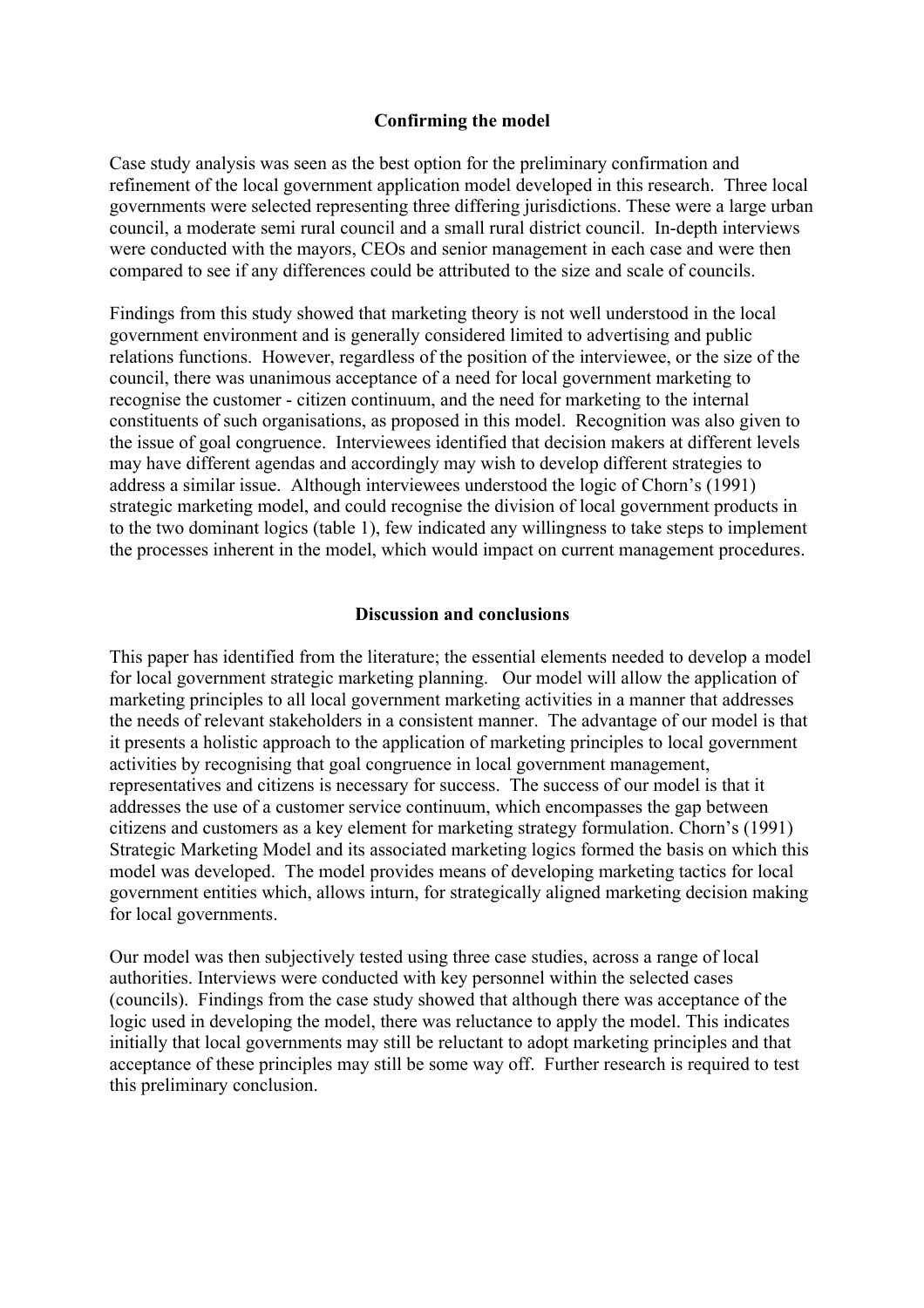#### **References**

Bagozzi R.P. (1974), "Marketing as an organized behavioral exchange", *Journal of Marketing*, October, 77-81.

Bagozzi R.P. (1975), "Marketing as exchange", *Journal of Marketing*, 39, October, 32-9.

Barach J. B. (1984), "Applying marketing principles to social causes", *Business Horizons*, July/August, 65-9.

Beltramini R. F. (1981), "Consumer-client orientation and public service marketing" *European Journal of Marketing*, 15, 4, 17-25.

Carter R.A. (1993), "Building customer driven organisations in the public sector", *Case studies from the Brisbane city council*, August, 1-26.

Chorn N. (1991)*,* "Managing the market research and business strategy interface"*, Market Research Society of Australia*.

Fletcher R & Bohn J. (1996)*,* "The impact of culture on internationalisation of the firm" '*,* in *25th EMAC Conference,* Editors Beracs J, Bauer A & Simon J.

Graham P. (1994), "Marketing in the public sector: inappropriate or merely difficult?", *Journal of Marketing Management*, 10, 361-75.

James K. (1989), "Encounter analysis: front-line conversations and their role in improving customer service", *Local Government Studies*, May/June, 11-23.

Inkeles A. & Levinson D. (1969), *National character: The study of modal personality and sociocultural systems*, in Handbook of Social Psychology, G. Lindzey and E. Aronson eds, Massachusetts, Addison-Wesley Publishing Co.

Kotler P. (1994), *Marketing: Australia and New Zealand,* 3rd edn., Englewood Cliffs, New Jersey, Prentice-Hall Inc.

Latham V. (1991), "The public face of marketing", *Marketing*, November, 22-3.

Ollenburger M. & Thompson J. (1990), "A strategy for service", *PM*, April, pp. 21-3.

Petkus E. Jr. & Woodruff R. B. (1992), "A model of the socially responsible decision-making process in marketing: linking decision makers and stakeholders", *American Marketing Association*, Winter, 154-61.

Phillips M. & McDonnell D. (1992), *Services research for the public sector*, Brisbane, The Consultancy Bureau,.

Reynolds S. (1991), "The ten commandments of customer service", *International Journal of Health Care Quality Assurance.*, 1, 4,15-7.

Rothschild M. (1979), "Marketing communication in non-business situations, or why it's so hard to sell brotherhood like soap", *Journal of Marketing*, 43, Spring, 11-20.

Stidsen B. & Scutte T. (1972), "Marketing as a communication system: the marketing concept